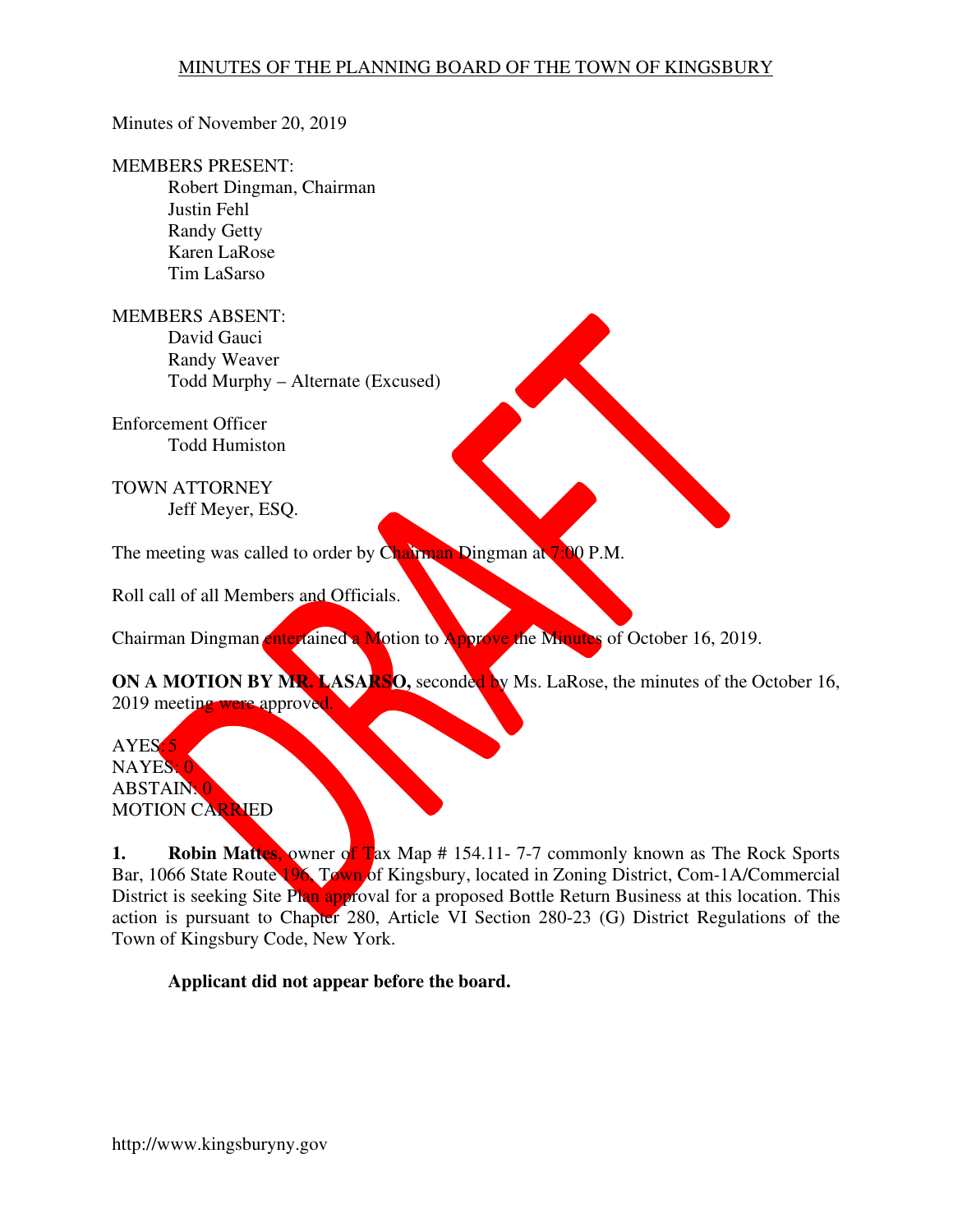Planning Board Meeting November 20, 2019 Page 2 of 5

**2. Andrew Callahan**, Callahan Discount Warehouse, contract vendee of Tax Map # 146.17-4-2, commonly known as 1128 Dix Avenue, Town of Kingsbury, located in Zoning District, Com-1A/Commercial District is seeking Site Plan approval to operate a Discount Warehouse Business at this location. This action is pursuant to Chapter 280, Article VI Section 280-23 (G) District Regulations of the Town of Kingsbury Code, New York.

Chairman Dingman introduced Andrew Callahan, Callahan Discount Warehouse to address the Board.

Mr. Callahan stated he is seeking approval to move his business from  $102$  North Street, Kingsbury to 1128 Dix Avenue, Kingsbury. His lease will be up December 2019 at the 102 North Street location. He has been at his present address for approximately four (4) years. The business itself has been in business for approximately six  $(6)$  years.

His business is a Liquidation Retail. He buys truckloads of merchandise from store close outs, and customer returns. He inspects all merchandise and resells it to the public.

Mr. Getty questioned what would happen to the North Street location.

Mr. Callahan stated he is a tenant at this building.

Chairman Dingman questioned what the previous use of the building at 1128 Dix Avenue was.

Mr. Callahan stated it was a used car sales lot. He has been working to get the 1128 Dix Avenue building retail ready.

Ms. LaRose stated she felt it will be a better location for Mr. Callahan.

Mr. Getty questioned parking.

Mr. Callahan stated he is in conversations with Shawn Camara, who owns the vacant property next to 1128 Dix Avenue to lease for parking. Without Mr. Camara's lot they are  $15 +$ - parking spots. They have four (4) employees that will be parking in the back of the building. If he can lease Mr. Camara's property this will give him 20 +/- extra parking spaces.

Mr. Callahan stated he has done upgrades in the back of the building for the tractor trailers. They will be able to pull in, back up to the building, unload the merchandise and then pull out on to Dix Avenue. He has already had a tractor trailer there to make sure it would work. Currently the store hours are from 9:00 am to 5:00 pm seven days a week.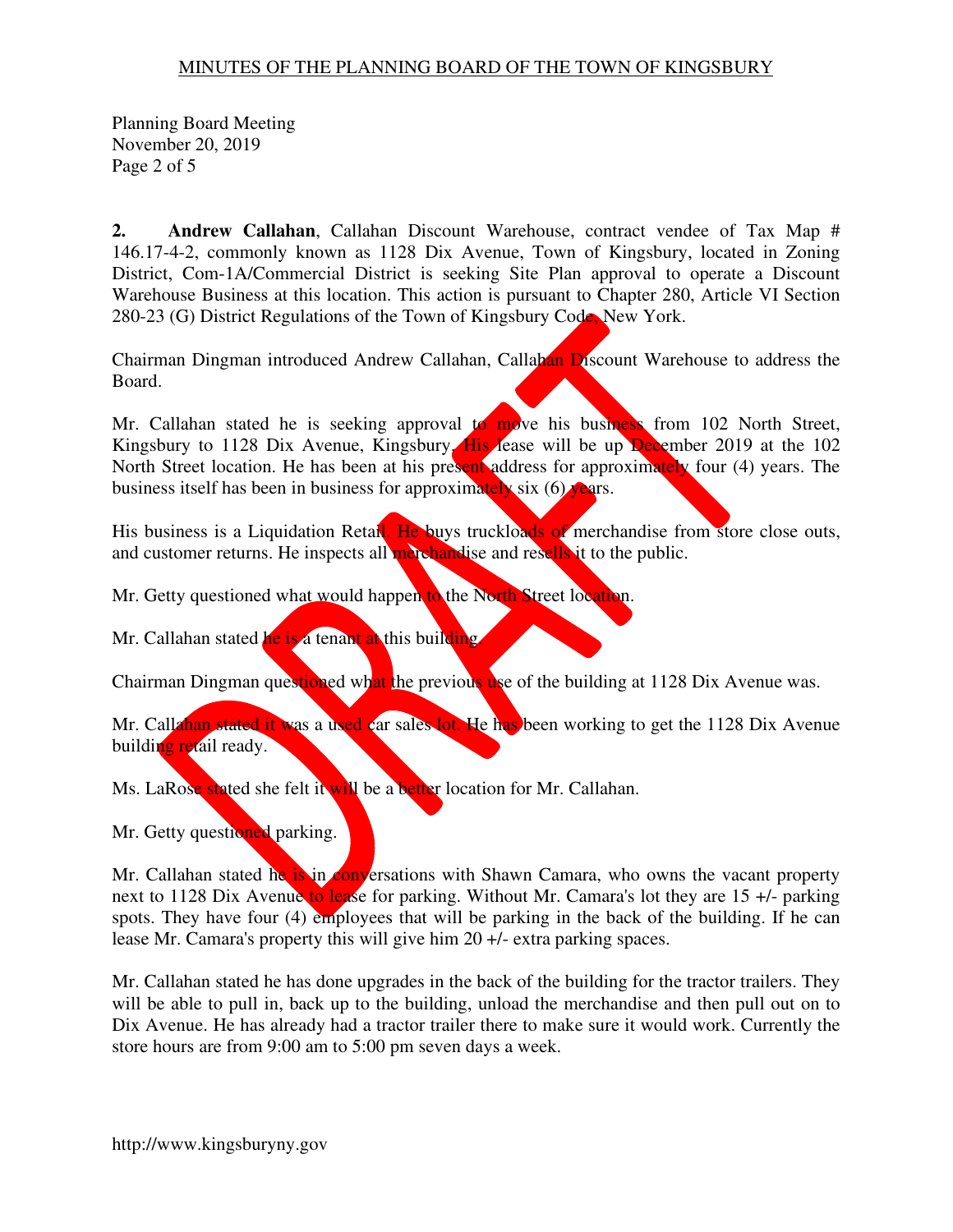Planning Board Meeting November 20, 2019 Page 3 of 5

Mr. Fehl stated he noticed at the North Street site during the summer there was merchandise outside under cover. Mr. Callahan will not be able to store the merchandise outside at the Dix Avenue location.

Mr. Callahan questioned if they are able to lease Mr. Camara's property would that make a difference.

Chairman Dingman stated no outside storage allowed. You can display it outside during the day and then bring it back inside for the night. He has a  $20' \times 30'$  carport that he uses for storage at this time. It does have a roof but no sides. He would use it during the summer. The merchandise being outside will depend on if he will be able to lease the vacant property next door.

Chairman Dingman stated they don't want any outside storage causing it to look like an eyesore.

Mr. Callahan stated the North Street site is all fenced in, whereas the Dix Avenue site has no fencing. He understands this would make a difference should he decide to have merchandise outside.

Mr. Getty stated if the merchandise is not closed in it will be very tempting for people to wander on the property.

Mr. Callahan stated he will cross that bridge at a later time.

There being no comments from the public, Chairman Dingman closed the public hearing.

Discussion ensued among the Board with questions addressed by the Applicant.

**ON A MOTION BY MR. LASARSO**, and seconded by Mr. Fehl, designating the Town of Kingsbury Planning Board as the Lead Agency under SEQRA to perform coordinated review of the potential environmental impacts.

The Board then reviewed the proposed Resolution.

#### **Resolution No. 1 of November 20, 2019**

**Andrew Callahan**, Callahan Discount Warehouse, contract vendee of Tax Map # 146.17-4-2, commonly known as 1128 Dix Avenue, Town of Kingsbury, located in Zoning District, Com-1A/Commercial District is seeking Site Plan approval to operate a Discount Warehouse Business at this location. This action is pursuant to Chapter 280, Article VI Section 280-23 (G) District Regulations of the Town of Kingsbury Code, New York.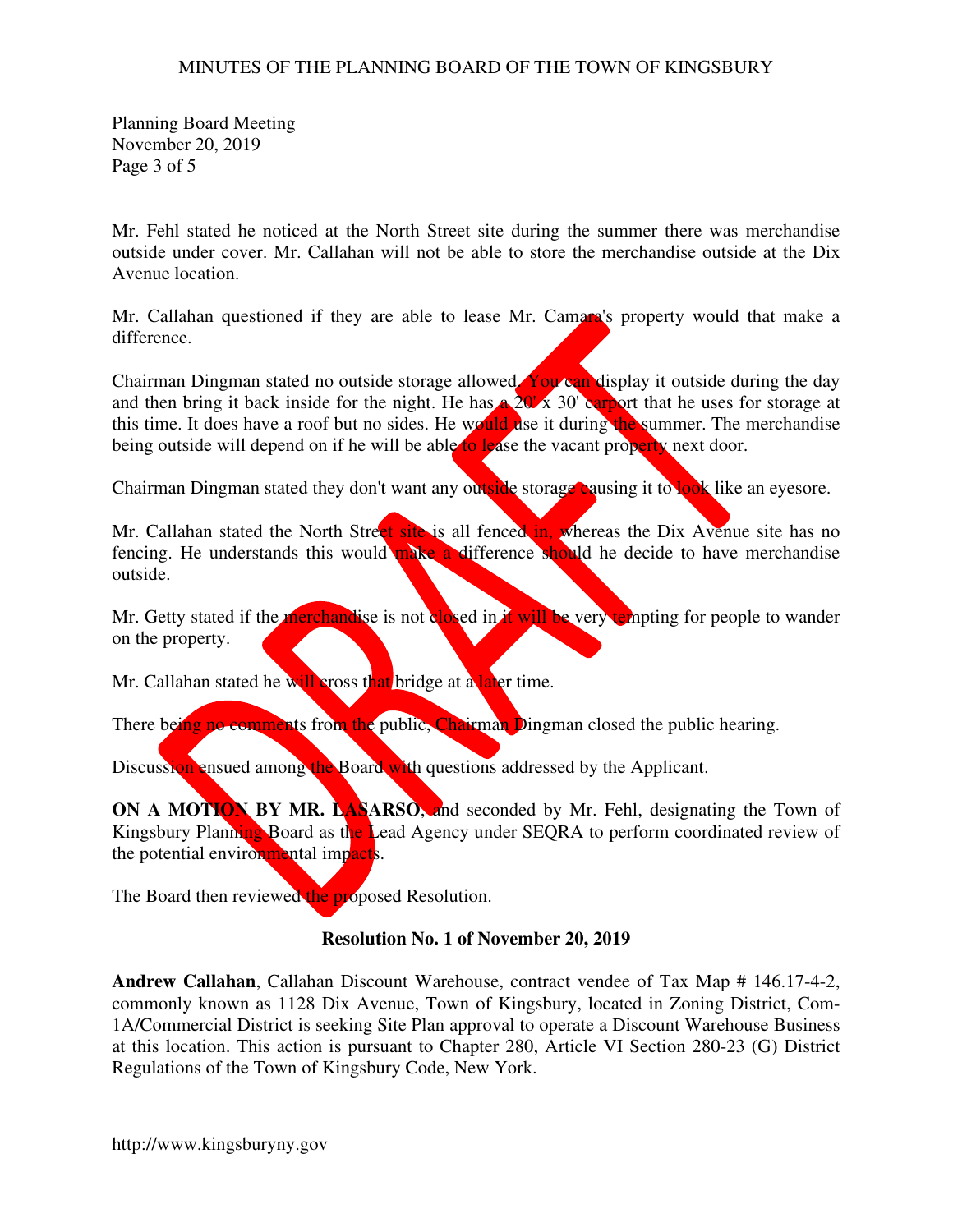Planning Board Meeting November 20, 2019 Page 4 of 5

**ON A MOTION BY MR. GETTY**, seconded by Mr. Fehl based on all of the evidence and materials submitted by the Applicant and the representations made at the meeting; the Application is hereby approved subject to the following conditions:

- (1) No outside storage shall be permitted.
- (2) Any exterior modification to the site will require site plan approval.

**3. Dan Brummer,** Brummers Unlimited Sales & Service, owner of Tax Map # 121.-1-17.6, commonly known as 4234 State Route 4 Town of Kingsbury, located in Zoning District, Com-1A/Commercial District is seeking Site Plan approval for a for a proposed Trailer Sales & Service Business at this location. This action is pursuant to the provisions to Chapter 280, Article VI, Section 280-23 (G) District Regulations of the Town of Kingsbury Code, New York.

Chairman Dingman introduced Dan Brummer, Brummers Unlimited Sales and Service to address the Board.

Mr. Brummer stated they are a local Trailer Dealer located on Nolan Road and Route 9 in South Glens Falls, NY and have outgrown this location.

Mr. Brummer stated since the last meeting he now owns the property 4234 State Route 4 in Kingsbury. There are three parcels located at this address. He would like to have a display lot on the center property, with a service shop, office and bathroom. Overall, the building would be 80' x 80'  $+/-$ . The service shop will be approximately 40' x 60' in size and the main off approximately 20' x 40'.

Chairman Dingman questioned if Mr. Brummer had a Stormwater Retention Plan in place.

Mr. Brummer stated he will not be disturbing enough land to require a Stormwater Retention Plan.

There being no comments from the public, Chairman Dingman closed the public hearing.

Discussion ensued among the Board with questions addressed by the Applicant.

**ON A MOTION BY MR. GETTY**, and seconded by Ms. LaRose, designating the Town of Kingsbury Planning Board as the Lead Agency under SEQRA to perform coordinated review of the potential environmental impacts.